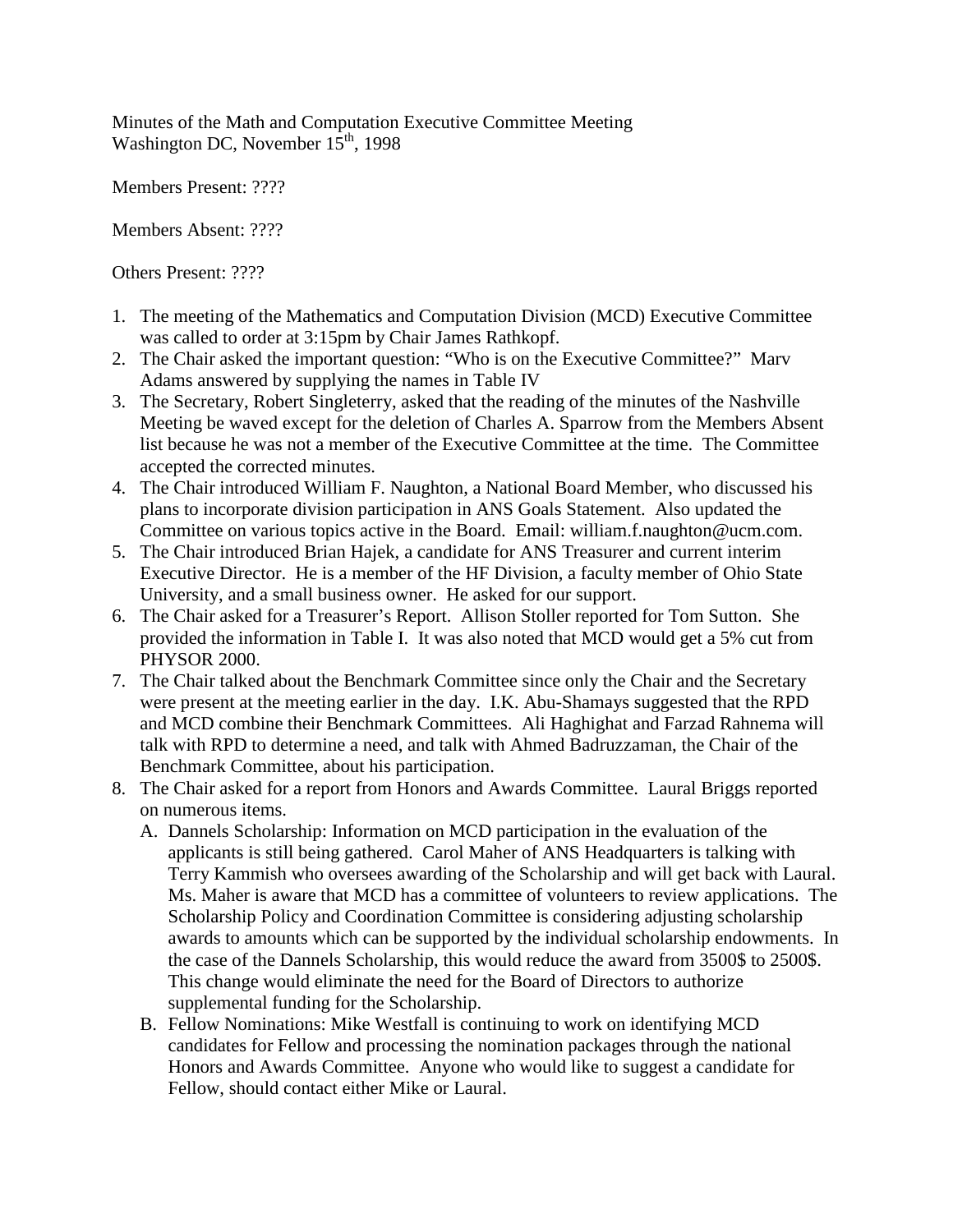- C. Distinguished Service Award: The committee has received two nominations for the next Distinguished Service Award. The committee can accept nominations until May  $1<sup>st</sup>$ , 1999. A vote will be held in Boston to determine the awardee(s).
- D. Budget Item: There needs to be 600\$ allocated in the 1999 budget for this award.
- E. National Awards: The committee is continuing to try to identify MCD candidates for the various ANS-wide awards. Anyone with a suggestion for a nomination for one of these awards should contact Larual.
- 9. The Chair asked for a report from the Membership Committee. Madeline Feltus reported that as of 11/1/98, the MCD membership consisted of a number of unpaid members. Table II lists the numbers and their membership class. It was also reported that 98 members were dropped. Numerous attendees voiced a question about the timing of this information with the dues cycle of the Society.
- 10. The Chair asked for a report from the Publicity Chair. Knowing there was not a report, it was noted that Todd Palmer did not write a newsletter this cycle; however, a web site was donated by Oregon State University. The proposed URL is http://www.mcd.ans.org. The Chair suggested that a newsletter be generated after this meeting and Todd was shanghaied – while in the room and paying attention it must be noted – and he was of course "more than happy to accept" the task.
- 11. The Chair asked for a report from the Standards Committee. Andrew Smetana reported on numerous items:
	- A. The draft of ANS 10.2, "Portability of Scientific and Engineering Software," is available and a meeting will be held later that day to review and vote on the draft.
	- B. Revision is needed for ANS 10.4, "Verification and Validation." A committee is forming.
	- C. Other standards are to be revised soon. It was noted that Todd Palmer did not volunteer for this effort.
	- D. Andrew did ask the Committee about the value of this total effort. Numerous attendees were very supportive of the effort; however, it was noted that the ANS's method of distributing standards was a problem toward utilization of the standards in the industry. A five page standard can be 30\$ to purchase and if a school would like copies for a class, it is 30\$ per copy. This can be prohibitive.
- 12. The Chair asked for a report from the Program Committee. Forrest Brown reported on numerous items:
	- A. PHYSOR 2000: I.K. Abu-Shamays passed out the call for papers for this topical meeting and notified MCD that a technical program committee meeting was to be held later in the week.
	- B. A list of the Program Committee members was presented (Table III), and their duties outlined. This is a dynamic list and members may nominate themselves to be members at anytime by emailing Forrest at fbrown@lanl.gov. The duties of the members are to participate in the MCD E-reviews. If not active for a year, their membership to this committee will be dropped.
	- C. The status for the National Meeting in Washington DC was discussed. There is one special session and four regular sessions. Eighteen reviewers reviewed 34 papers. Sixteen were accepted, eleven were accepted with revision, two were combined, and five were rejected. Nine of the 34 papers were submitted electronically as PDF files (via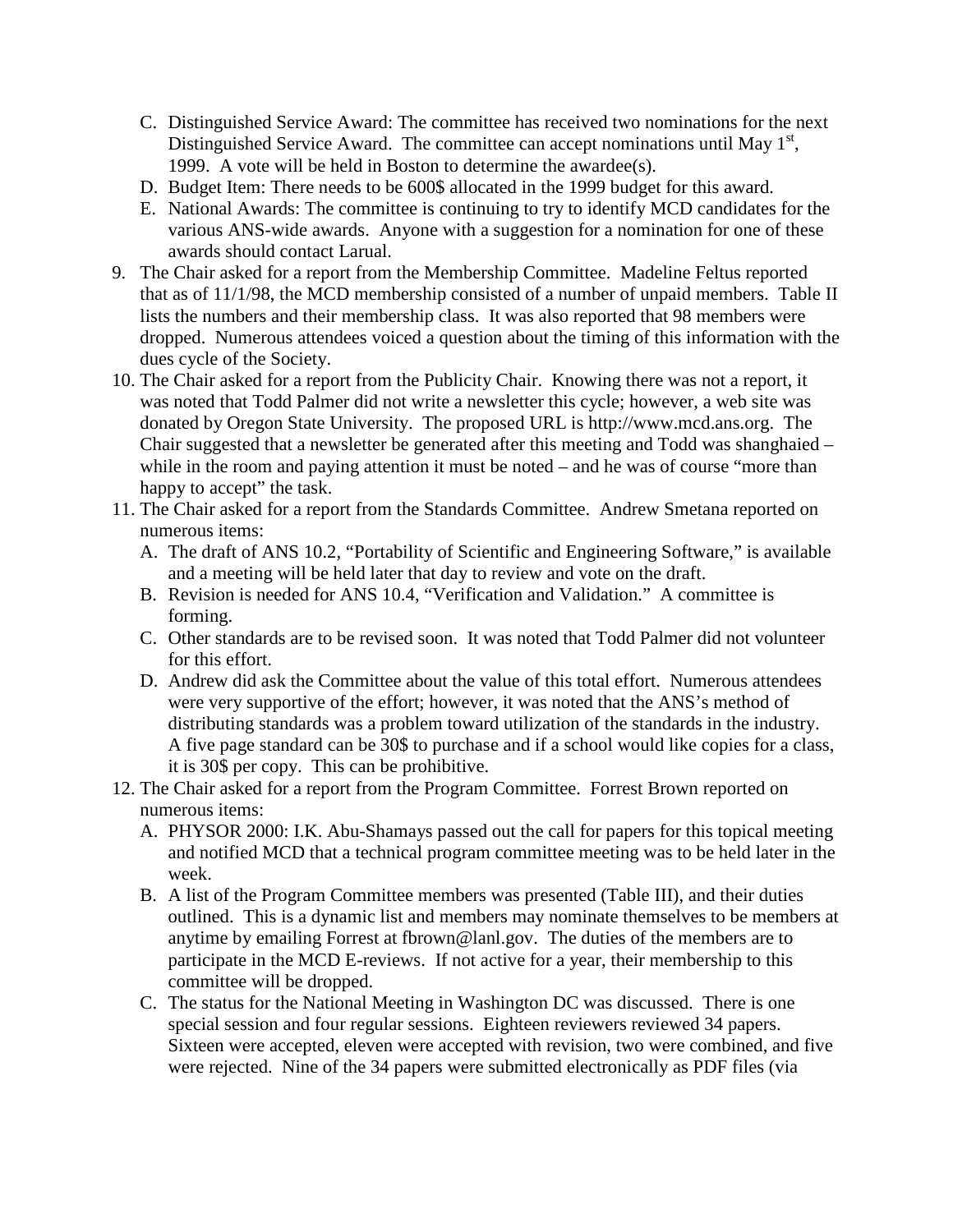Texas A&M website). C. Brown scanned all 34 papers into GIF files (and we thanked her). All MCD members were encouraged to submit papers electronically.

- D. The timetable for special sessions for future national meetings was discussed. For the Boston meeting, there are no special sessions. To submit a special session for Long Beach, the week of the Washington DC meeting was the deadline. To submit a topic for the San Diego meeting, the week of the Boston meeting is the deadline. The winter 2000 meeting will be in Washington DC again. The 2001 meetings will be in Milwaukee and Reno.
- E. A change to the E-review procedures was proposed for the Boston E-review. All reviewers' comments would be visible to other reviewers, but only by reviewer ID not by name. Only the program Chair would know the reviewer identities. The motivation for this would be to provide better quality reviews. The Program Committee agreed to the change.
- F. José M. Aragonés discussed the 1999 topical meeting to be held in Madrid Spain, September  $27^{th}$ -30<sup>th</sup>, 1999. There will be a plenary session, 17 special sessions, and 12 general sessions. Full papers are due by March  $15<sup>th</sup>$ , 1999. An E-review will be held March  $15^{th}$ -May  $15^{th}$ , 1999.
- G. Two excellent proposals were made to hold the 2001 Topical meeting by the Paris and Idaho sections. After discussion, the Program Committee made a strong recommendation that the 2001 Topical meeting be held by the Idaho section in the proposed Coeur d'Alene Resort Hotel during October with Salt Lake City as an alternative if difficulties arise in Northern Idaho. The Executive Committee voted to accept the recommendation.
- H. Paul Nelson discussed the special session to be held this week: "DOE 2000 Overview".
- 13. The Chair asked for a report by the Student Committee. Christa Bowman was not in attendance and the Chair gave the report.
	- A. The student lunch to be held this week was canceled because 2 or 3 students out of 80 agreed to attend.
	- B. Todd Palmer asked about keeping our own list of students, maybe through the advisors.
	- C. Another suggestion was made to include all students in a recruiting party Hospitality suite, lunch, or dinner.
	- D. Judges were needed for the best student written paper award for this meeting. Volunteers were asked to stay after and were coordinated to cover the three papers in the MCD sessions for 100\$ award.
	- E. The Chair asked for volunteers to take over the committee. Christa would like relief from the committee.
	- F. March 99 Student Paper Conference at RPI asked for monetary contributions and paper awards funds. It was noted that Un. of Ill. had not asked yet.
	- G. Marv Adams made a motion to have a best MCD related paper award (graduate and undergraduate) for 100\$ at both conferences (400\$ awards total) and donate 100\$ to the general funds of both conferences for 600\$ total. The motion was carried unanimously.
- 14. The Chair asked for a report from the Electronic Communication Committee. J. Vujic was not present but Paul Wilson from Un. of Wisconsin at Madison gave the report. He talked about the ANS website. ANS has hired an Information Systems person and will hire a web master soon. They would be available to integrate the MCD website into the ANS website. A motion to merge this committee with the Publicity Committee was put forward and voted unanimously to accept the motion.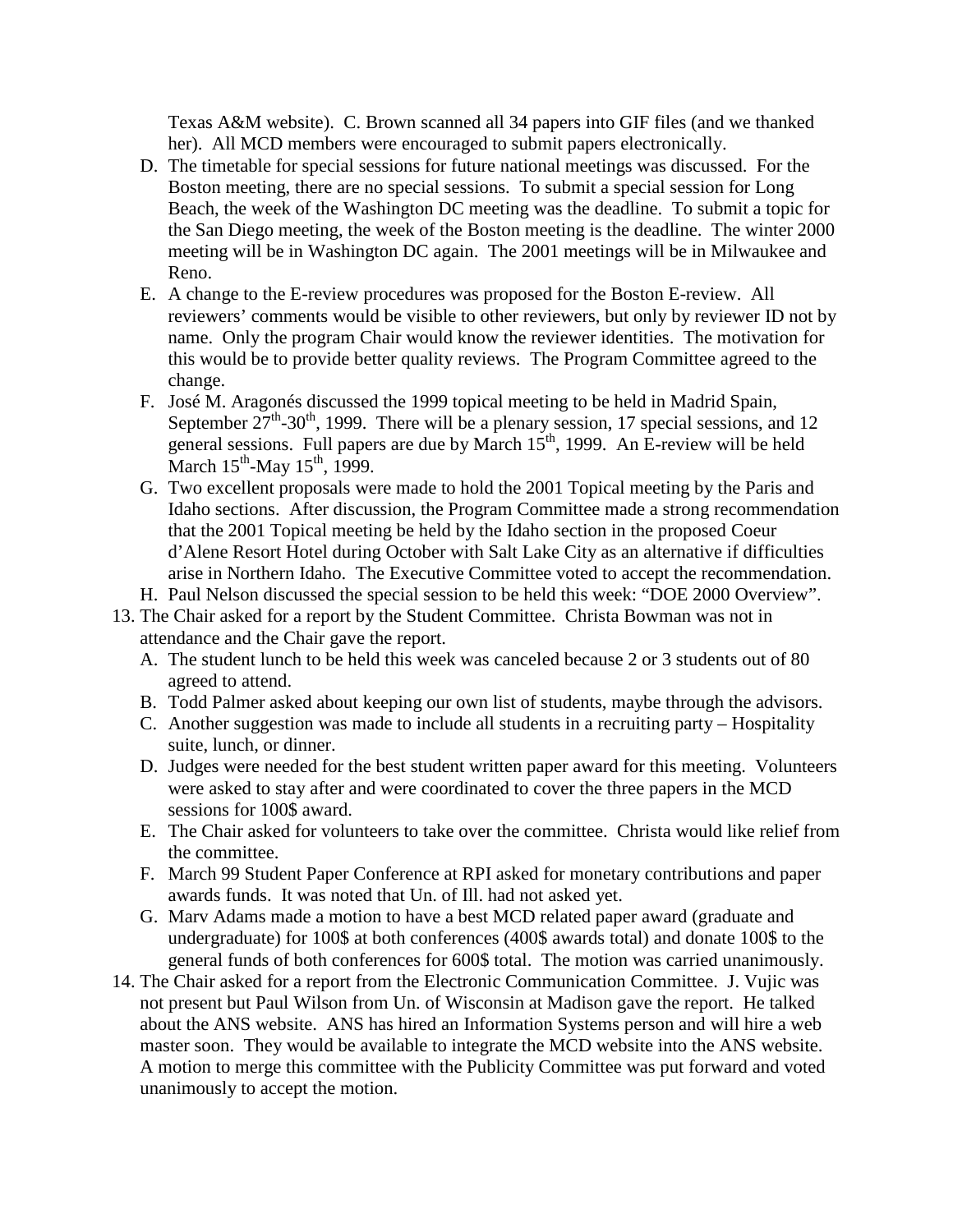- 15. The Chair asked for a report by the Nominating Committee. Marv Adams put forward a list of candidates in Table V. A motion was made to accept this list as is and the Committee voted unanimously to accept the list.
- 16. The Chair talked about Old Business.
	- A. Length of Governance Meetings: As was noted in the hallway, this meeting had a problem. In scheduling this meeting, the Chair told ANS scheduling to shorten the meetings as agreed upon at the last governance meeting for Boston. Why? He was not sure. However, for Boston, the new schedule will eliminate the finance and benchmark meetings and the program meeting will be reduced to 1 hour. A motion was made to accept this schedule and it passed unanimously.
	- B. The Chair wanted to look at cleaning up the Bylaws of the Division. Marv Adams made a motion that Todd Palmer performs this task, but then graciously retracted his motion.
- 17. The Chair then asked for New Business.
	- A. Discussion of participation in two yearly meetings was forth coming.
		- i. Farzad Rahnema had information that of a pole taken in RPD, and of those who responded, 100% wanted to participate in 1 yearly meeting only.
		- ii. Forrest Brown made an argument that the Division should not discourage participation in the Summer Meeting.
		- iii. Laural Briggs interjected why ANS needs two meetings: they are "money makers" for ANS and the governance aspect of two meetings.
		- iv. Forrest Brown also noted that the number of general papers (not special session papers) range from 20-25. No drop had been seen over the years whether winter or summer or location.
		- v. Paul Nelson asked about the numbers of people in the audience.
		- vi. Forrest Brown noted that the audience numbers have gone down; however, our paper quality is still high. If all our papers over a year were lumped into one meeting, then we would have to have parallel sessions.
		- vii. No action was indicated on this item.
	- B. Laural Briggs talked about the National Board's Goal Groups to enhance value of ANS to members. ANS News is coming back online (literally). In addition, what does having employees in ANS do for a company's bottom line. ANS's effort to reduce infrastructure. An action item from this discussion was to have the Chair talk with RPD to layer our governance meetings. For example, one in the morning and one in the afternoon.
- 18. The last item talked about was the budget for this year. Table I shows the 1999 budget.

The meeting was adjourned at 5:05pm.